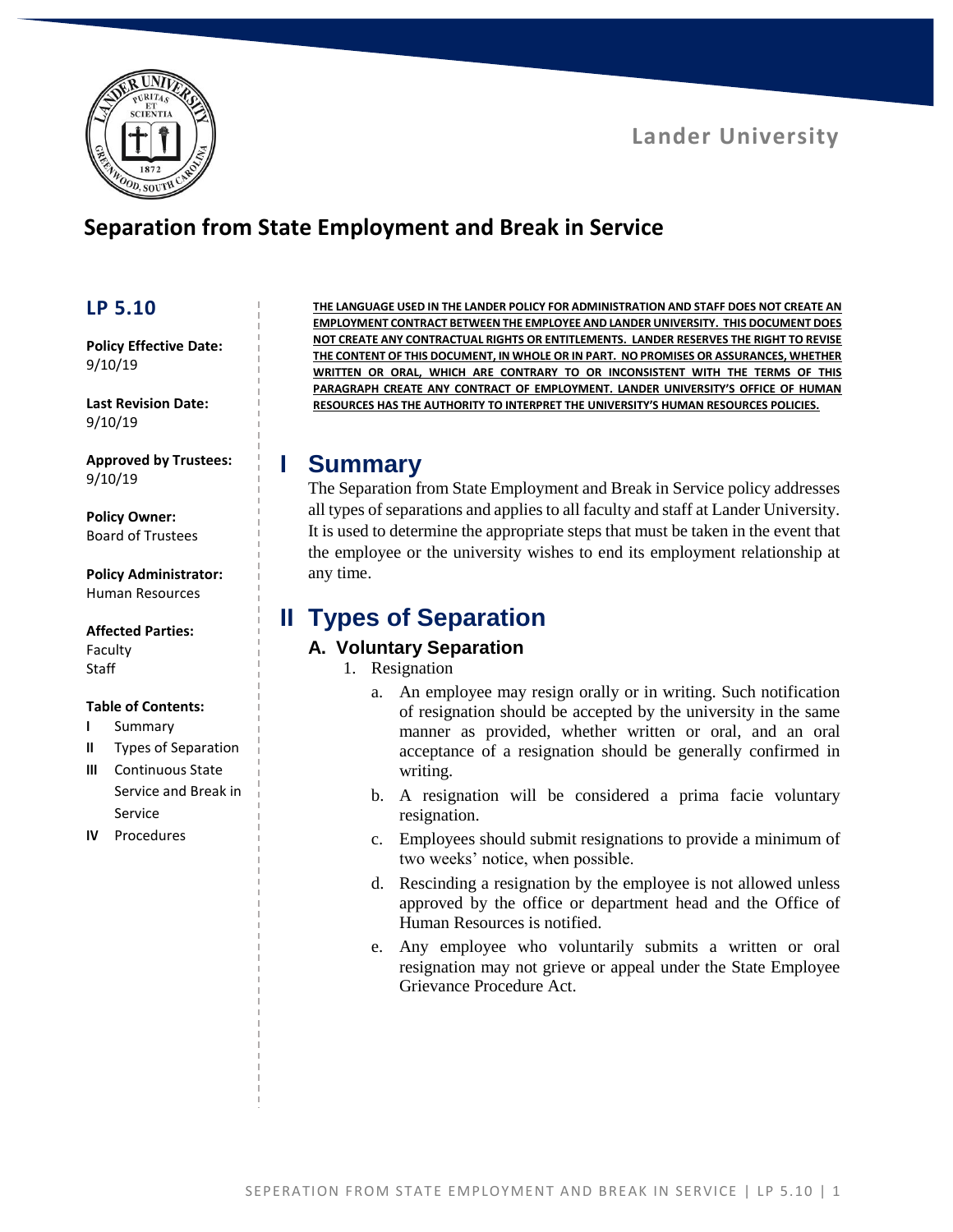**Lander University**



# **Separation from State Employment and Break in Service**

#### 2. Retirement

- a. Retiring employees are encouraged to provide as much notice as possible to their supervisors.
- b. The effective date of separation is the day following the last day of work or of approved pay status.
- 3. Transfers
	- a. When an employee moves to another state entity and begins work with the gaining entity within 15 calendar days from the date of the separation, the employee is considered to have transferred.
	- b. A transfer does not constitute a break in service unless the employee receives a lump sum payment for accrued annual leave or unless 15 calendar days without pay expire before the employee reports to the new agency

### **B. Involuntary Separation**

- 1. Termination For the purposes of the State Employee Grievance Procedure Act, termination is the action taken by an entity against an employee to separate the employee involuntarily from employment.
	- a. Temporary, time-limited, and temporary grant employees are considered at-will and may be terminated at any time with or without cause.
	- b. Employees currently serving a probationary period do not have the right to grieve a termination action, per the university's Grievance policy.
	- c. An employee with covered status has the right to grieve the termination action through the university's grievance policy.

# **III Continuous State Service and Break in Service**

### **A. Continuous State Service**

Continuous State Service is service with one or more state entities without a break in service.

### **B. Break in Service**

An employee experiences a break in service when the employee:

1. Separates from State service.

Exception – When an employee moves from a position in which the employee earns both annual and sick leave to a position in which the employee only earns sick leave. All earned sick leave shall be transferred in accordance with State of South Carolina Human Resources Regulations 19-710.05 A.